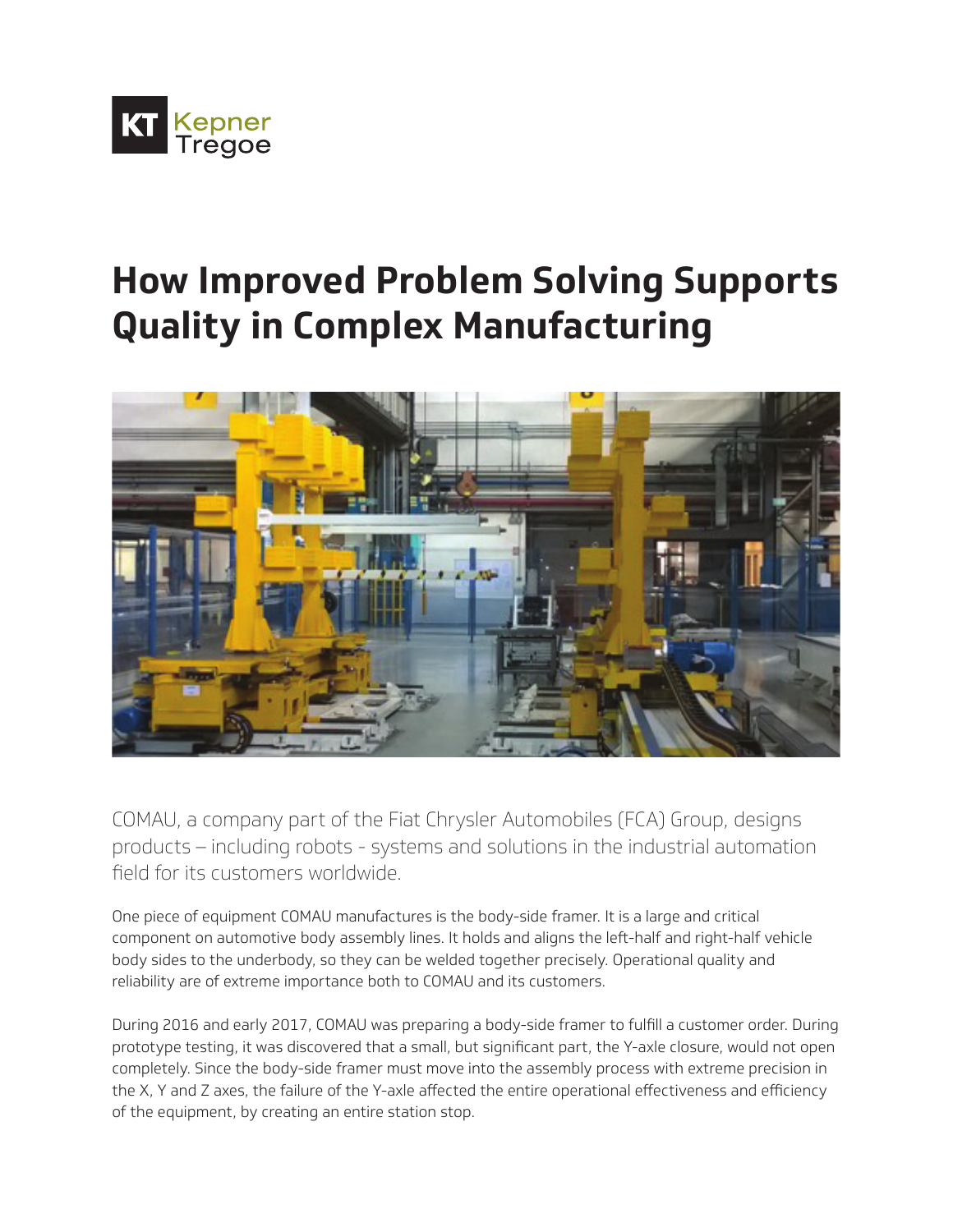This resulted in an average MTBF (Mean Time Between Failures) of 50.000 cycles during Q1 2017 prototype testing (see chart below), but the standard MTBF for the Y-axle, according to the supplier, is 500,000 cycles.



## Quality's Impact on Tangible and Intangible Costs

To the CFO, achieving and delivering maximum quality is a matter of the cost of making and fixing the company's products. To the quality manager, quality relates to optimizing or improving customer relationships. Failing to determine and resolve the root cause of the Y-axle problem in a timely manner, however, would have impacted tangible and intangible costs in many ways.

In virtually all manufacturing environments, quality's impact extends well beyond ROI calculations. The intangible connection to quality is also the perception by the industry and current and prospective customers that the products, equipment and machinery they use in their production processes are reliable and the company manufacturing them is a dependable supplier.

The tangible costs could be represented by potential delay caused to the customer's industrialization planning, and the potential request penalties for delay. The second is directly connected to MTBF. OEMs have a special procedure to calculate the loss brought by a line stoppage.

The intangible costs, however, were much greater. This equipment is potentially suitable for all the next customer's new projects. Thus, customer's dissatisfaction, followed by a change in terms of his equipment strategy would have had a short-period impact on costs and ROI for COMAU; however, it's the impact of future sales that is more significant.

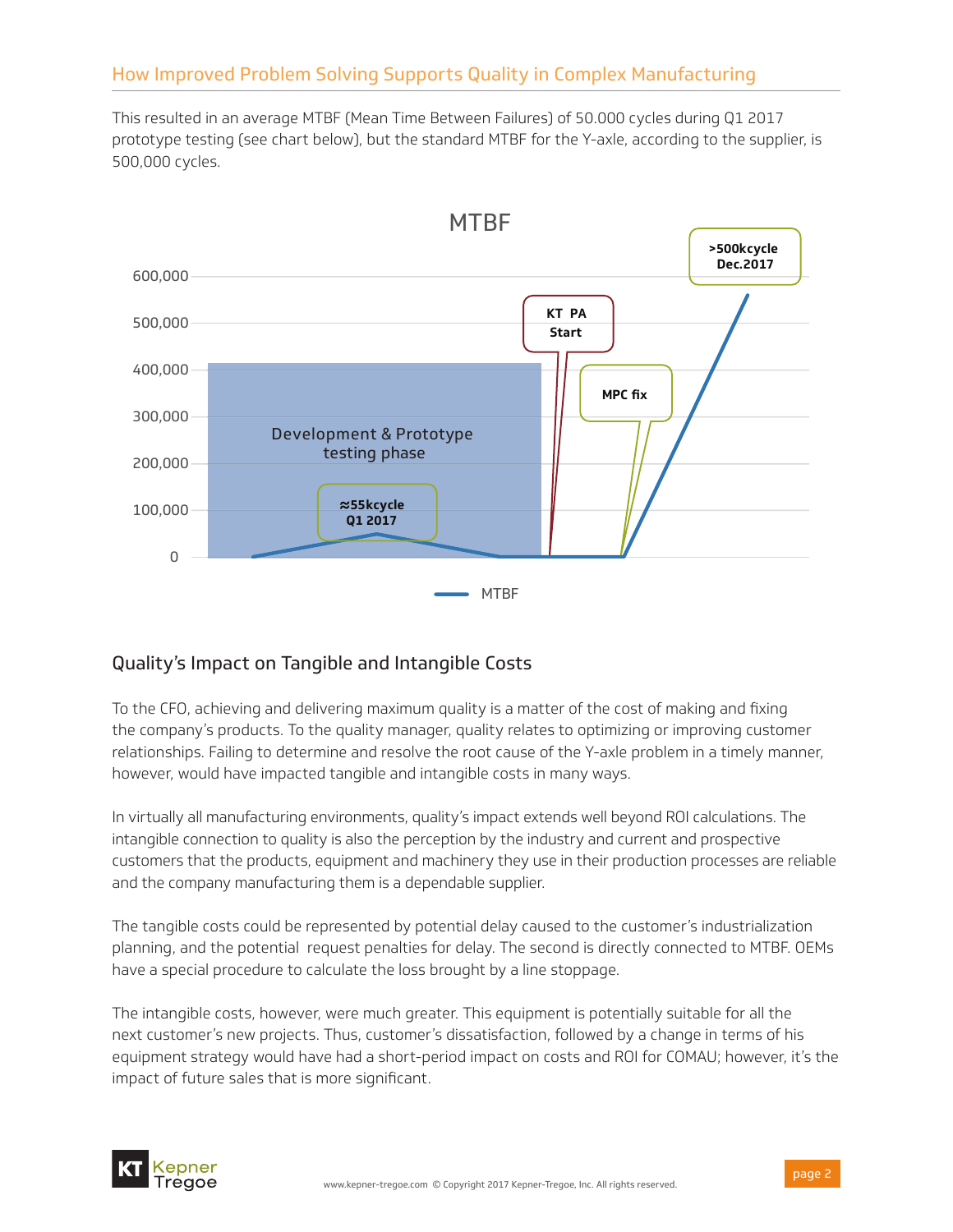Quality equals future revenues versus selling a product just once. When you're able to sell a product with proven quality multiple times for many years, then both the manufacturer and its clients receive maximum value.

COMAU's framer is designed for the entire lifespan of customer products. With good maintenance, life could be extended up to more than 20 years as it was for the previous version of COMAU's framer product. In that period of time, several new customer's product launches and customer's products could be extended to other plants. A lack of reliability on COMAU's new framer could affect the company reputation in the Body in White market, where COMAU maintains global leadership.



Intangible costs include more than just long-term revenues. Even some of the largest global manufacturing industries, such as automotive, are small communities. A quality issue of this magnitude, therefore, can ripple throughout the industry, resulting in a loss of reputation, dependability and reliability – and unrealized future company revenues and growth.

## Addressing the Quality Issue with Kepner-Tregoe's Problem-Solving and Decision-Making (PSDM) Methodology

COMAU's engineers approached the body-side framer quality challenge by imagining what the root cause might be, and then formulating various hypotheses to determine a solution. When the customerdelivery deadline reached 100 days and no root cause or solution had yet been identified, the engineers turned to Luca Baciarello, the FCA EMEA Region Reactive Manager and Trainer, who was also the company's Kepner-Tregoe (KT) program leader.

As he learned from his KT PSDM training and experience, Mr. Baciarello approached the quality challenge much like a detective. Instead of imagining how the "crime" was perpetuated, he focused on asking questions, looking for clues, gathering the facts and examining the contrasting elements of the "case."

"The best lesson from KT's PSDM is that only after you methodically apply the process, do you consider solution hypotheses," said Baciarello.

By applying KT's Problem-Solving and Decision-Making methodology, my team and I were able to determine the root cause of our manufacturing challenge and quickly resolve the issue in a timely and satisfactory manner for all stakeholders.

Mr. Baciarello asked for 30 days to investigate and determine the root cause of the quality issue with the body-side framer. By working closely with the supplier of the Y-axle and applying the KT methodology specifically, distinction logic, and building a KT problem specification using is, is - not pairs then, applying KT distinctions and changes, the root cause was identified and a solution was implemented.